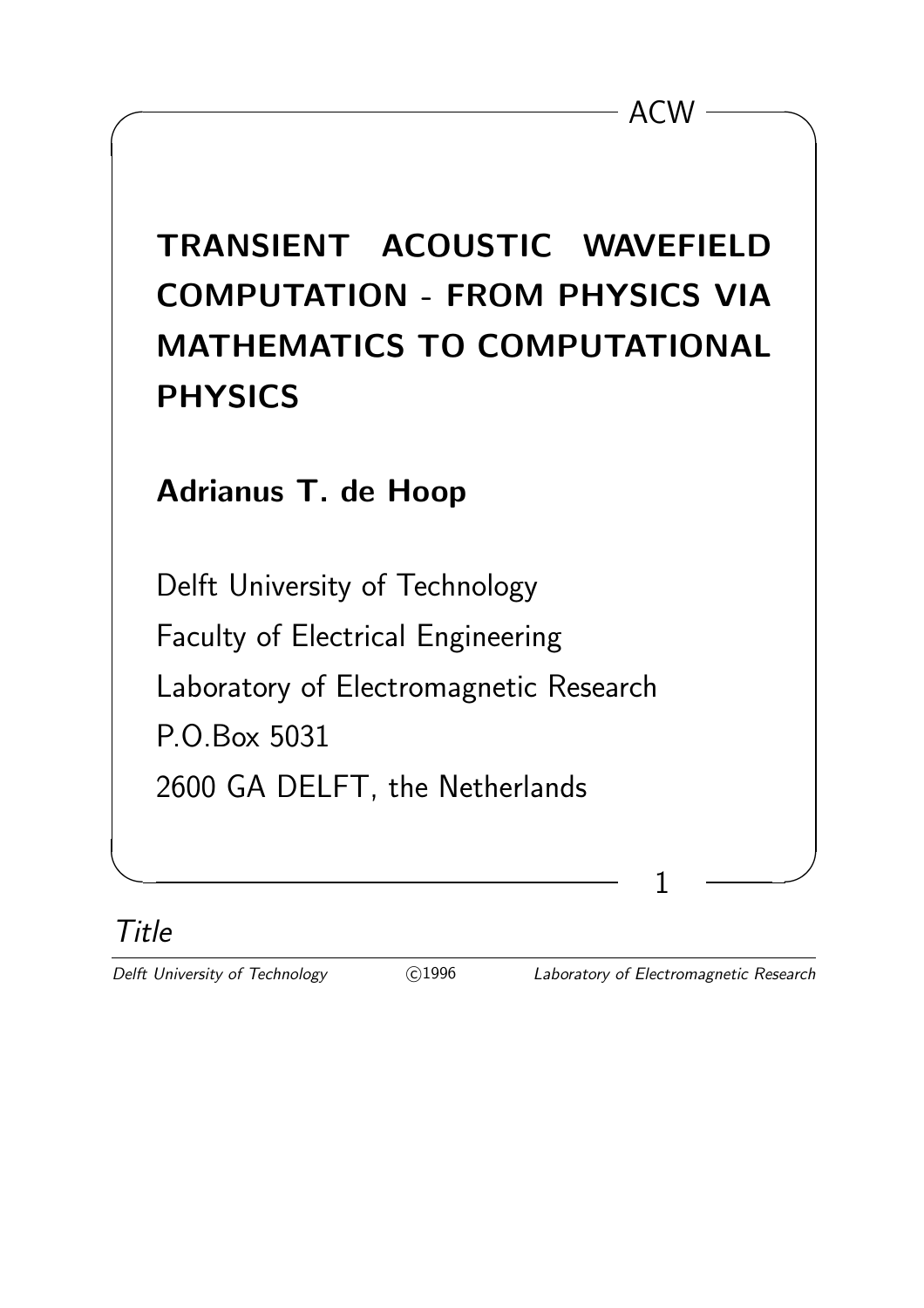

## **Objectives**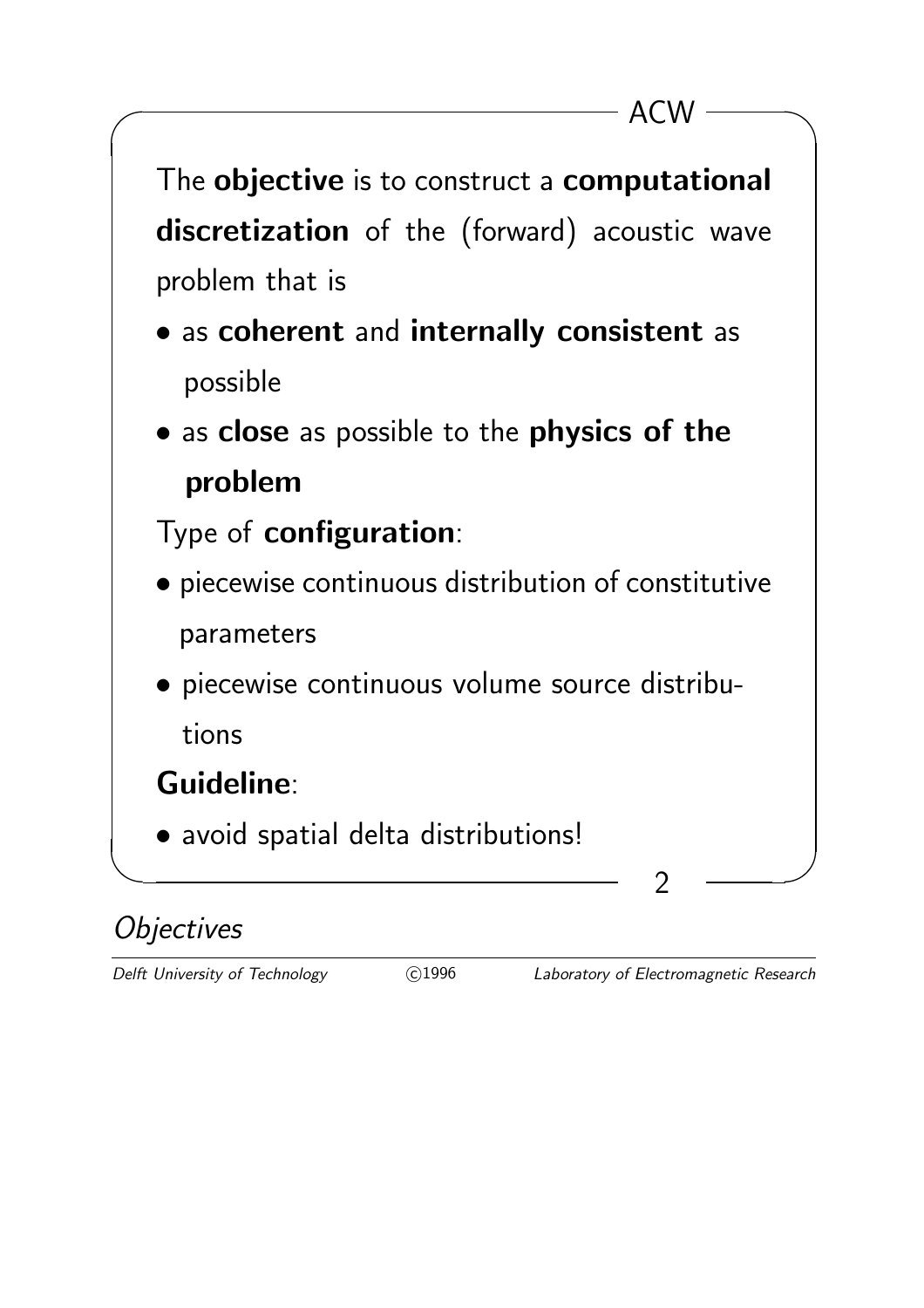

Cartesian reference frame, subscript notation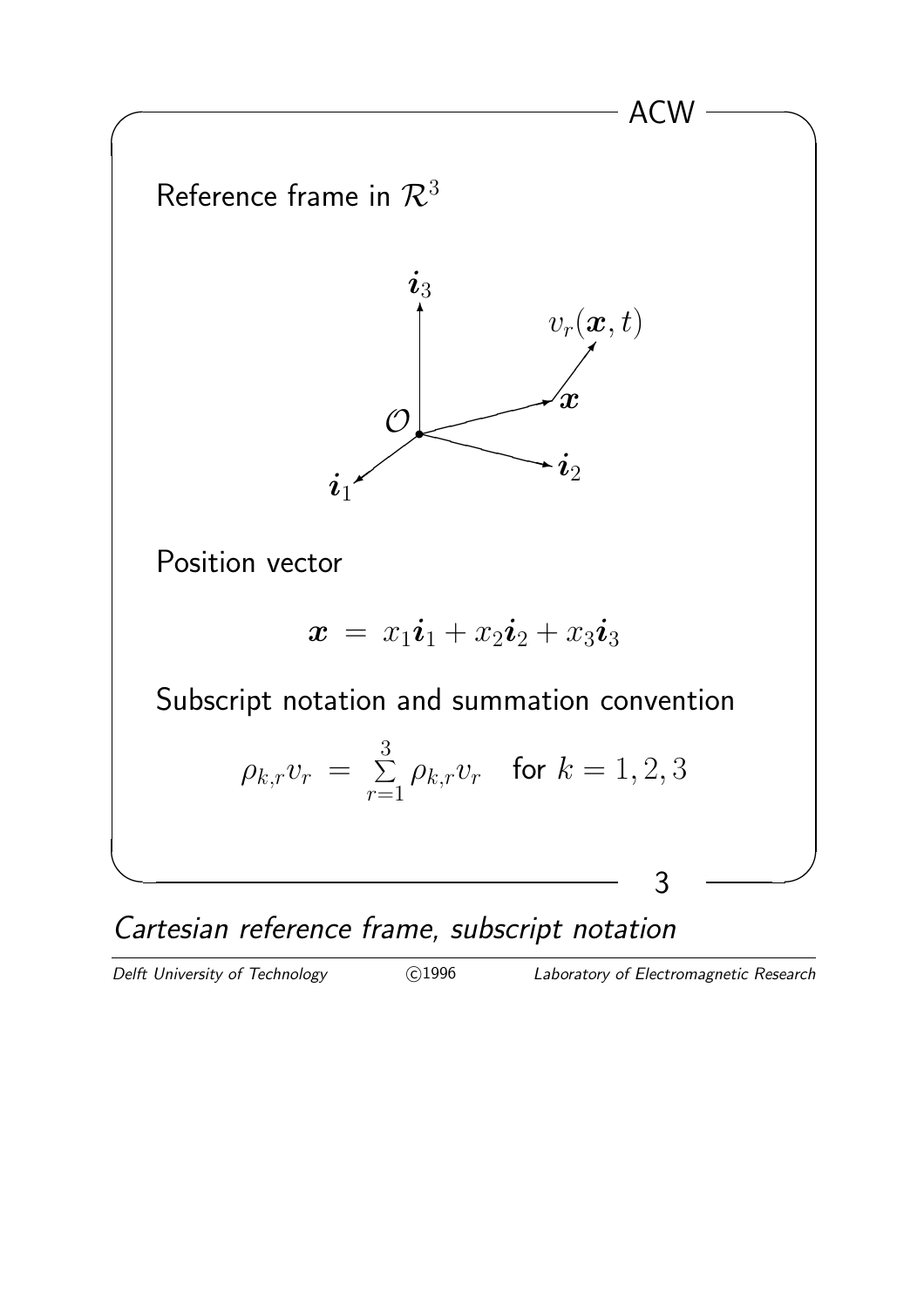

#### Acoustic wave quantities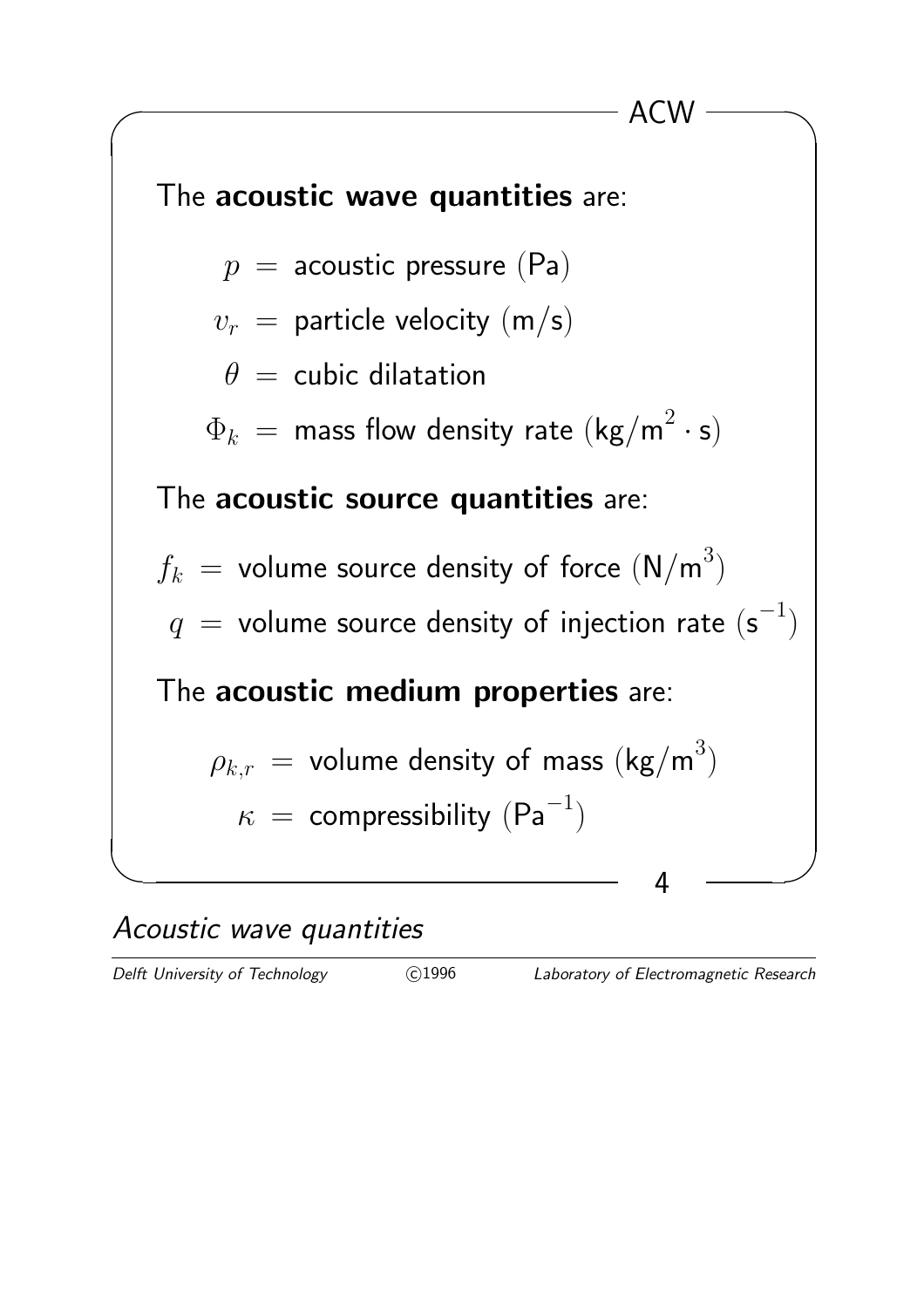

 $\overline{\phantom{a}}$  ACW  $\overline{\phantom{a}}$ 

Acoustic wave equations, compatibility relation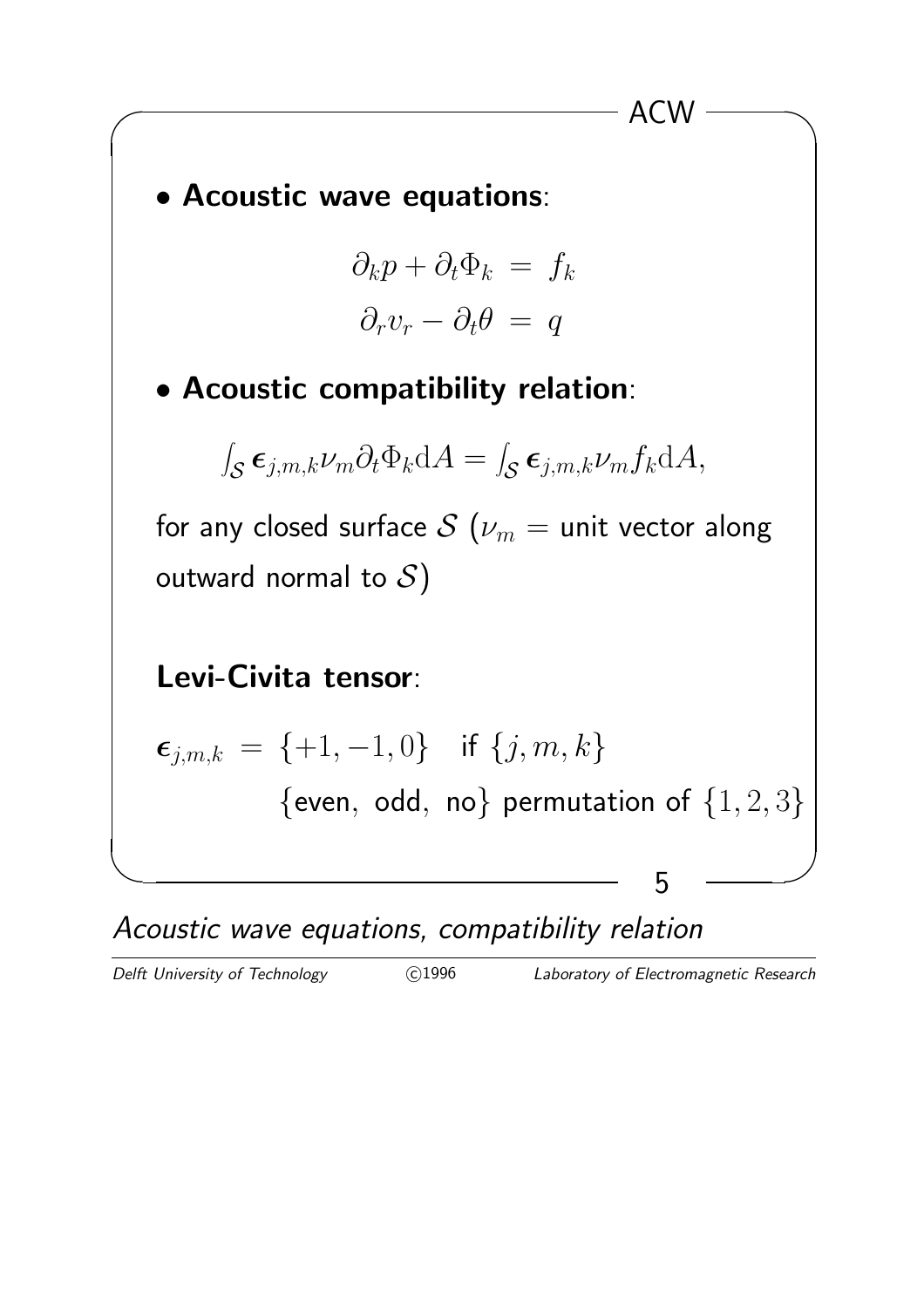# • Interface boundary condition: across any surface of discontinuity in medium

$$
p = \text{continuous}
$$
  

$$
\nu_r \nu_r = \text{continuous}
$$

 $\overline{\phantom{a}}$  ACW  $\overline{\phantom{a}}$ 

 $\nu_r$  = unit vector along the normal to the interface

• Compatibility boundary condition: across any surface of discontinuity in medium properties or volume source distributions

$$
\boldsymbol{\epsilon}_{j,m,k} \nu_m \partial_t \Phi_k - \boldsymbol{\epsilon}_{j,m,k} \nu_m f_k = \text{continuous}
$$

 $\nu_m$  = unit vector along the normal to the interface

✫ ✪

### Acoustic boundary conditions

properties

C<sub>1996</sub> Laboratory of Electromagnetic Research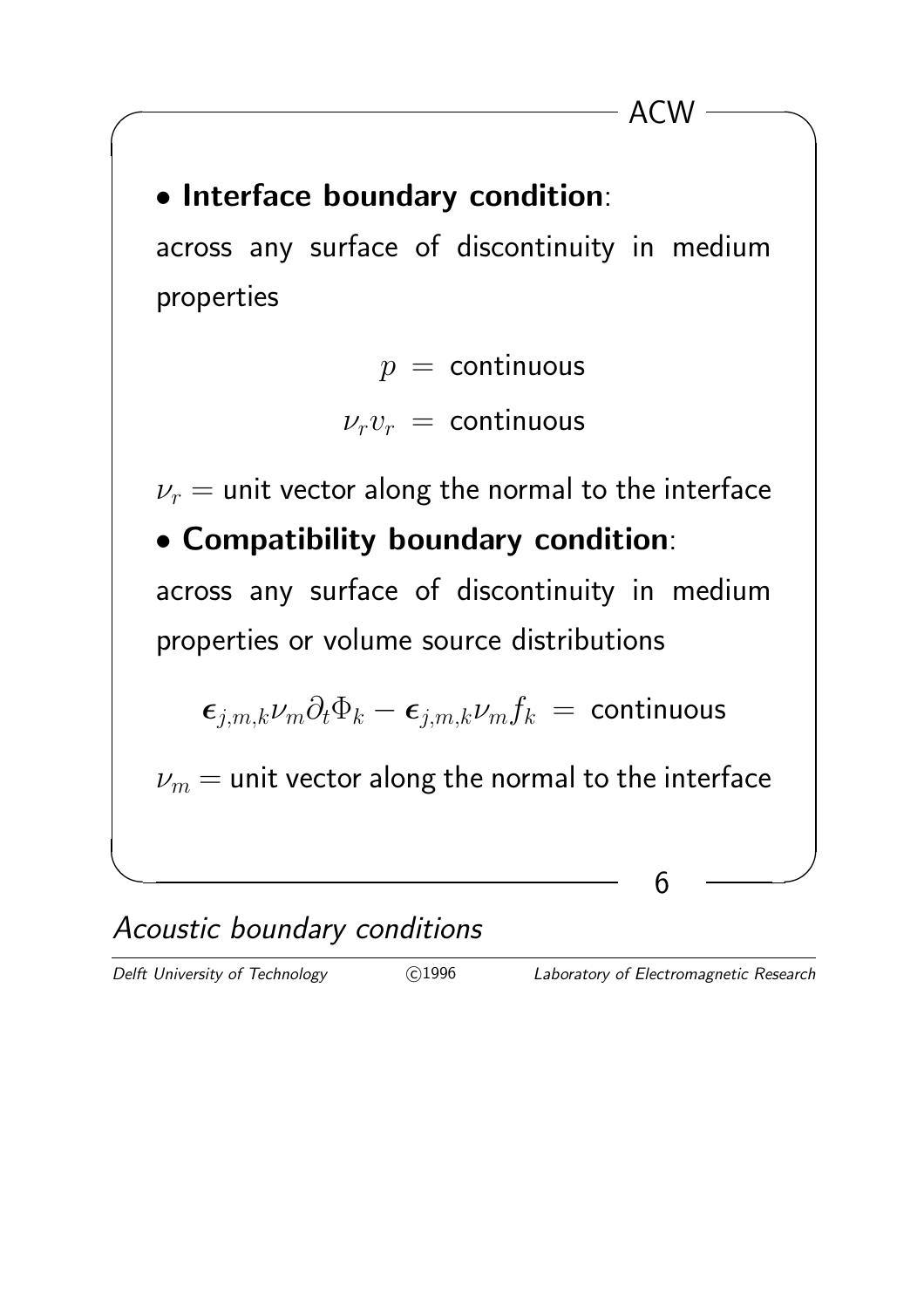The computational procedure starts from the domain integrated acoustic equations (weak form of the acoustic wave equations):

$$
\int_{\partial \mathcal{D}} \nu_k p \, dA + \int_{\mathcal{D}} \partial_t \Phi_k \, dV = \int_{\mathcal{D}} f_k \, dV,
$$

$$
\int_{\partial \mathcal{D}} \nu_r v_r \, dA - \int_{\mathcal{D}} \partial_t \theta \, dV = \int_{\mathcal{D}} q \, dV,
$$

where  $\partial D$  is the closed boundary surface of  $D$ and  $\nu_m$  is the unit vector along the normal to  $\partial \mathcal{D}$ oriented away from D.

• Note that no spatial differentiations occur in these equations.

✫ ✪



Delft University of Technology (c)1996 Laboratory of Electromagnetic Research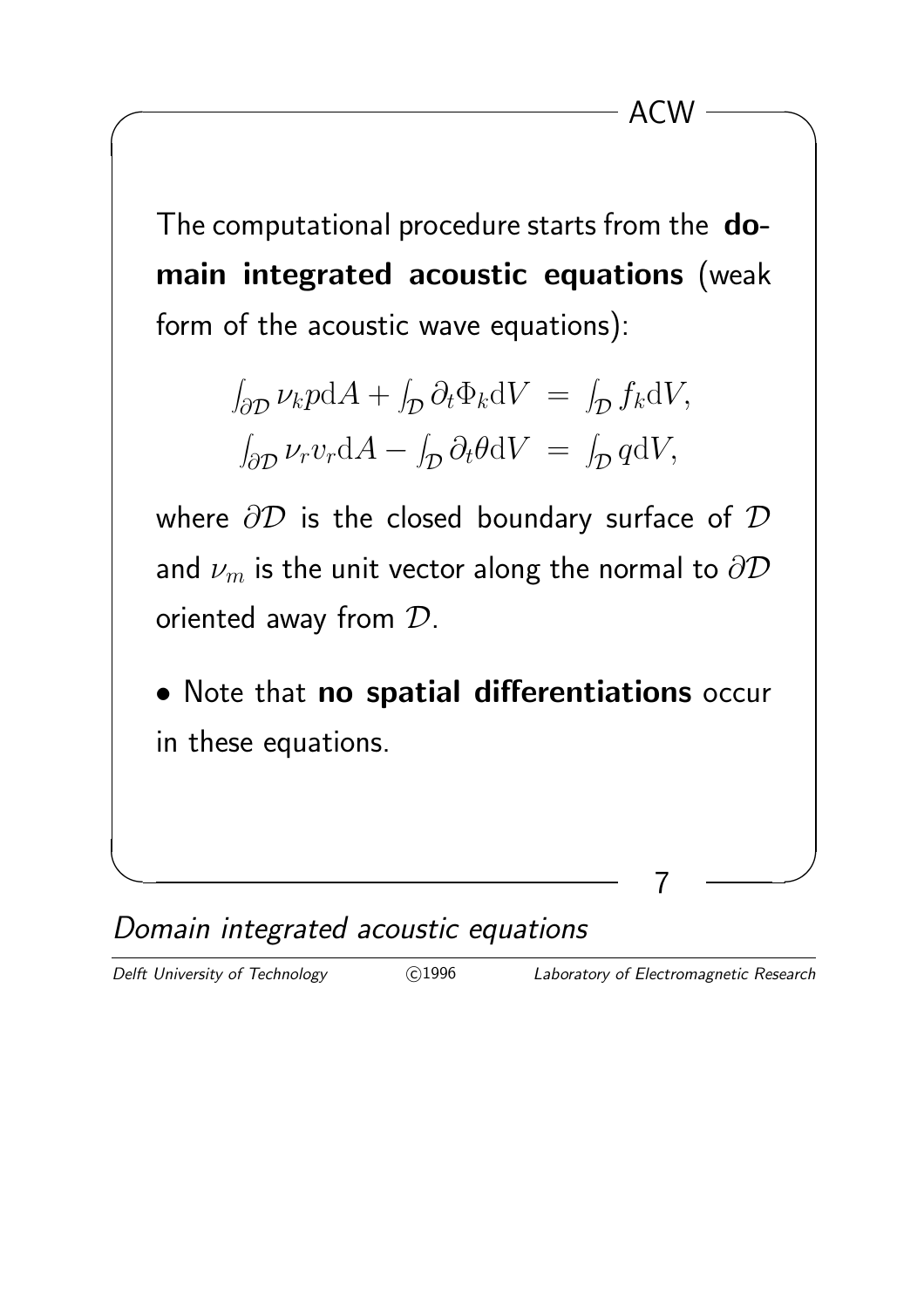The embedding procedure amounts to selecting a target region of bounded support in an embedding medium (constitutive parameters  $\{\rho^{\mathrm{b}}_{k,r},\kappa^{\mathrm{b}}\}$  for which the Green's functions are known. The incident wavefield  $\{p^{\rm i},v_r^{\rm i}\}$  $_{r}^{\mathrm{i}},\theta^{\mathrm{i}},\Phi_{k}^{\mathrm{i}}\}$ is introduced as the wavefield that would be generated by the sources as if they were acting in the embedding; the scattered wavefield  $\{p^{\rm s}, v_r^{\rm s}$  $\{ \boldsymbol{e}_r^{\mathrm{s}}, \theta^{\mathrm{s}}, \Phi^{\mathrm{s}}_k \}$  is introduced as the **difference** between the **total wavefield**  $\{p, v_r, \theta, \Phi_k\}$  and the incident wavefield. Hence,

> $\{p, v_r, \theta, \Phi_k\}$  $= \{p^{\rm i}+p^{\rm s}, v_r^{\rm i}+v_r^{\rm s}$  $\mathbf{e}_r^{\mathrm{s}}, \theta^{\mathrm{i}} + \theta^{\mathrm{s}}, \Phi_k^{\mathrm{i}} + \Phi_k^{\mathrm{s}}$

✫ ✪

Embedding procedure

Delft University of Technology (C)1996 Laboratory of Electromagnetic Research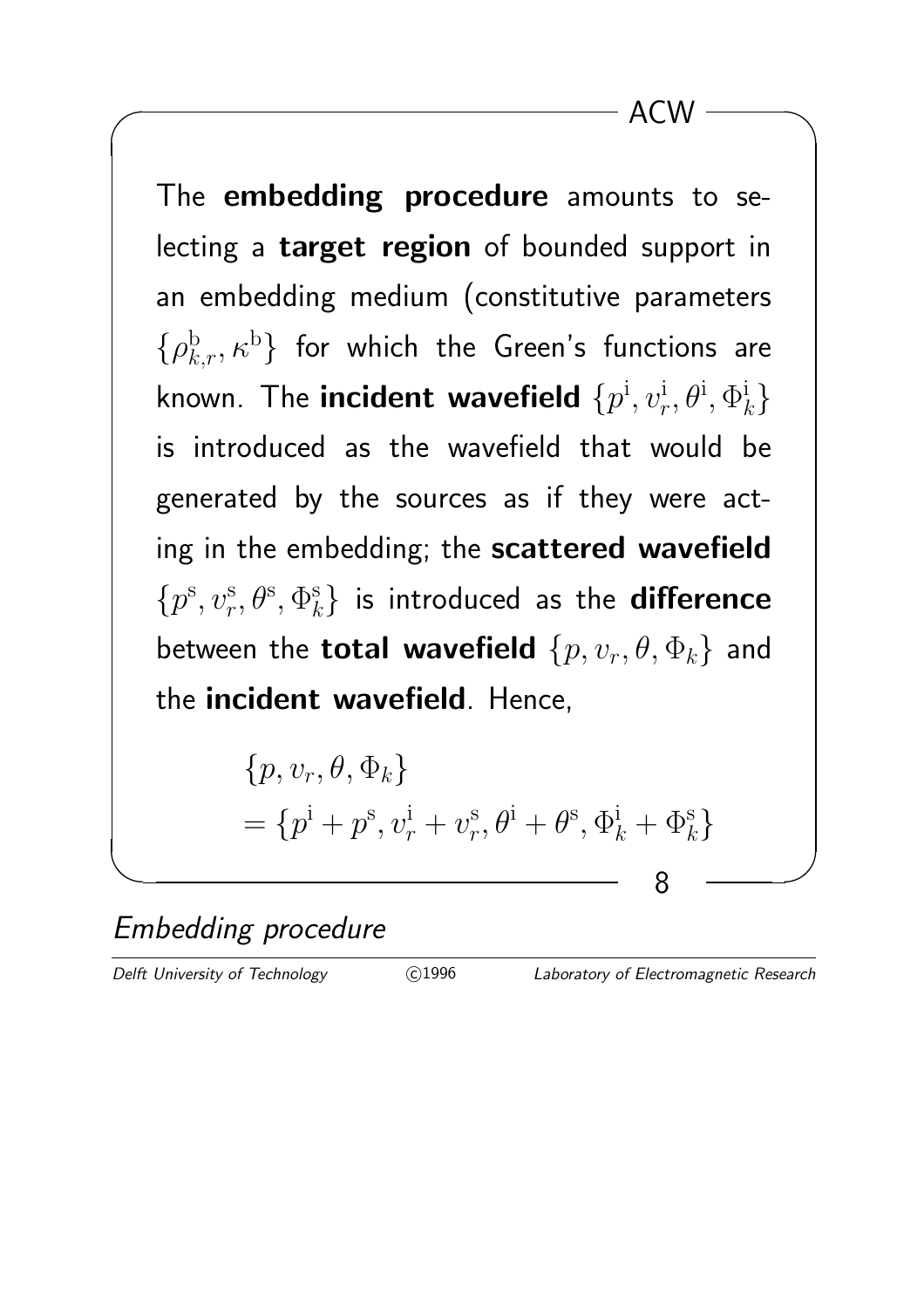The incident wavefield satisfies the wave equations

 $\overline{\phantom{a}}$  ACW  $\overline{\phantom{a}}$ 

$$
\partial_k p^i + \partial_t \Phi^i_k = f_k \text{ for all } \mathbf{x} \in \mathcal{R}^3
$$

$$
\partial_r v^i_r - \partial_t \theta^i = q \text{ for all } \mathbf{x} \in \mathcal{R}^3
$$

#### the compatibility relation

$$
\int_{\mathcal{S}} \epsilon_{i,m,k} \nu_m \partial_t \Phi_k^{\mathbf{i}} dA = \int_{\mathcal{S}} \epsilon_{i,m,k} \nu_m f_k dA
$$

for any closed surface  $S$ , and the **constitutive** relations

$$
\Phi_k^{\text{i}} = \rho_{k,r}^{\text{b}} v_r^{\text{i}}
$$

$$
\theta^{\text{i}} = -\kappa^{\text{b}} p^{\text{i}}
$$

✫ ✪

Embedding procedure (incident wavefield)

Delft University of Technology  $\bigcirc$ 1996 Laboratory of Electromagnetic Research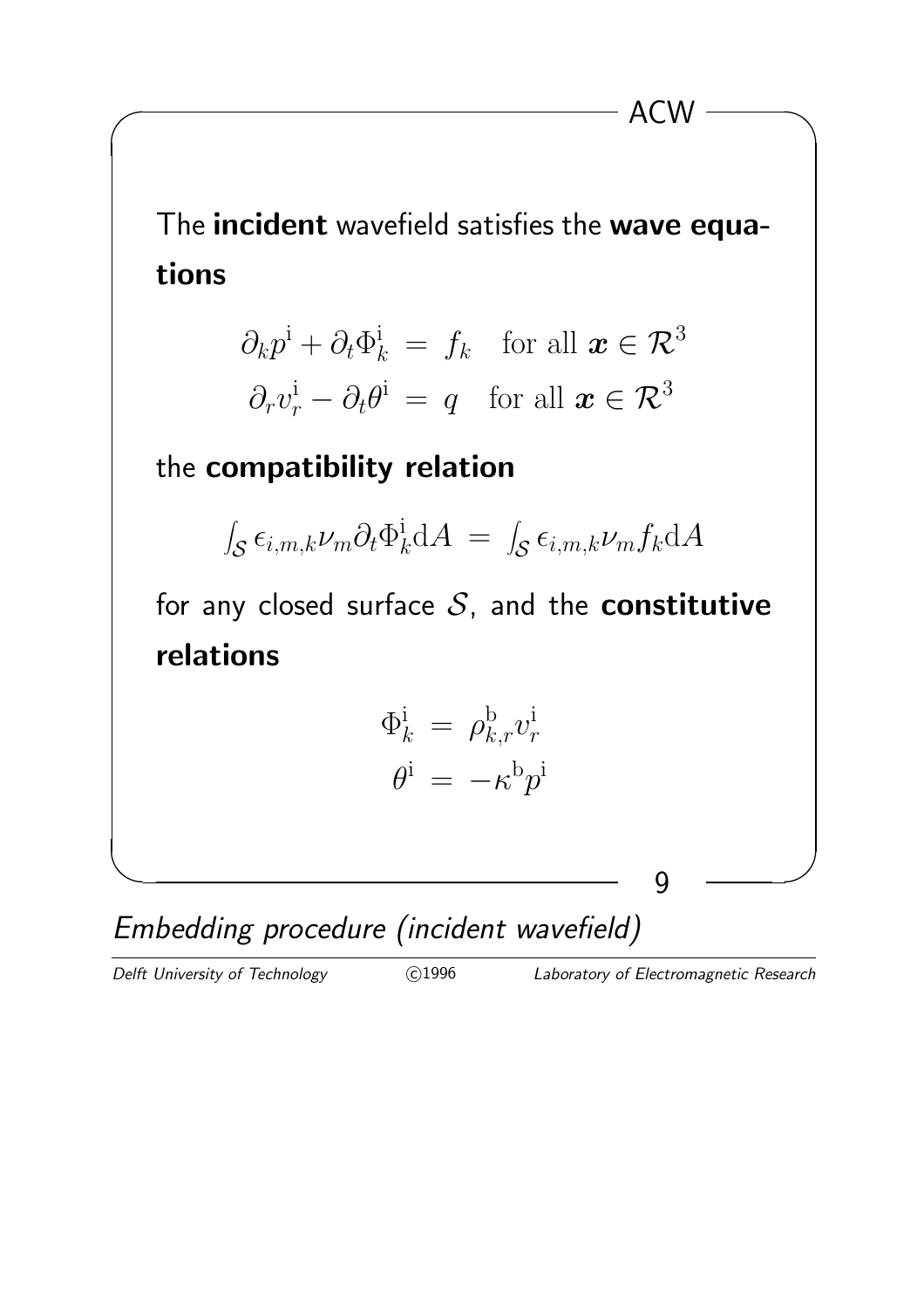The scattered wavefield satisfies the wave equations

 $\overline{\phantom{a}}$  ACW  $\overline{\phantom{a}}$ 

$$
\partial_k p^s + \partial_t \Phi_k^s = 0 \quad \text{for all } \mathbf{x} \in \mathcal{R}^3
$$

$$
\partial_r v_r^s - \partial_t \theta^s = 0 \quad \text{for all } \mathbf{x} \in \mathcal{R}^3
$$

the compatibility relation

$$
\int_{\mathcal{S}} \epsilon_{i,m,k} \nu_m \partial_t \Phi_k^{\rm s} \mathrm{d}A = 0
$$

for any closed surface  $S$ , and the 'constitutive relations'

$$
\Phi_k^s = \rho_{k,r} v_r^s + (\rho_{k,r} - \rho_{k,r}^b) v_r^i
$$
  
\n
$$
= \rho_{k,r}^b v_r^s + (\rho_{k,r} - \rho_{k,r}^b) v_r
$$
  
\n
$$
\theta^s = -\kappa p^s - (\kappa - \kappa^b) p^i
$$
  
\n
$$
= -\kappa^b p^s - (\kappa - \kappa^b) p
$$
  
\n10

Embedding procedure (scattered wavefield)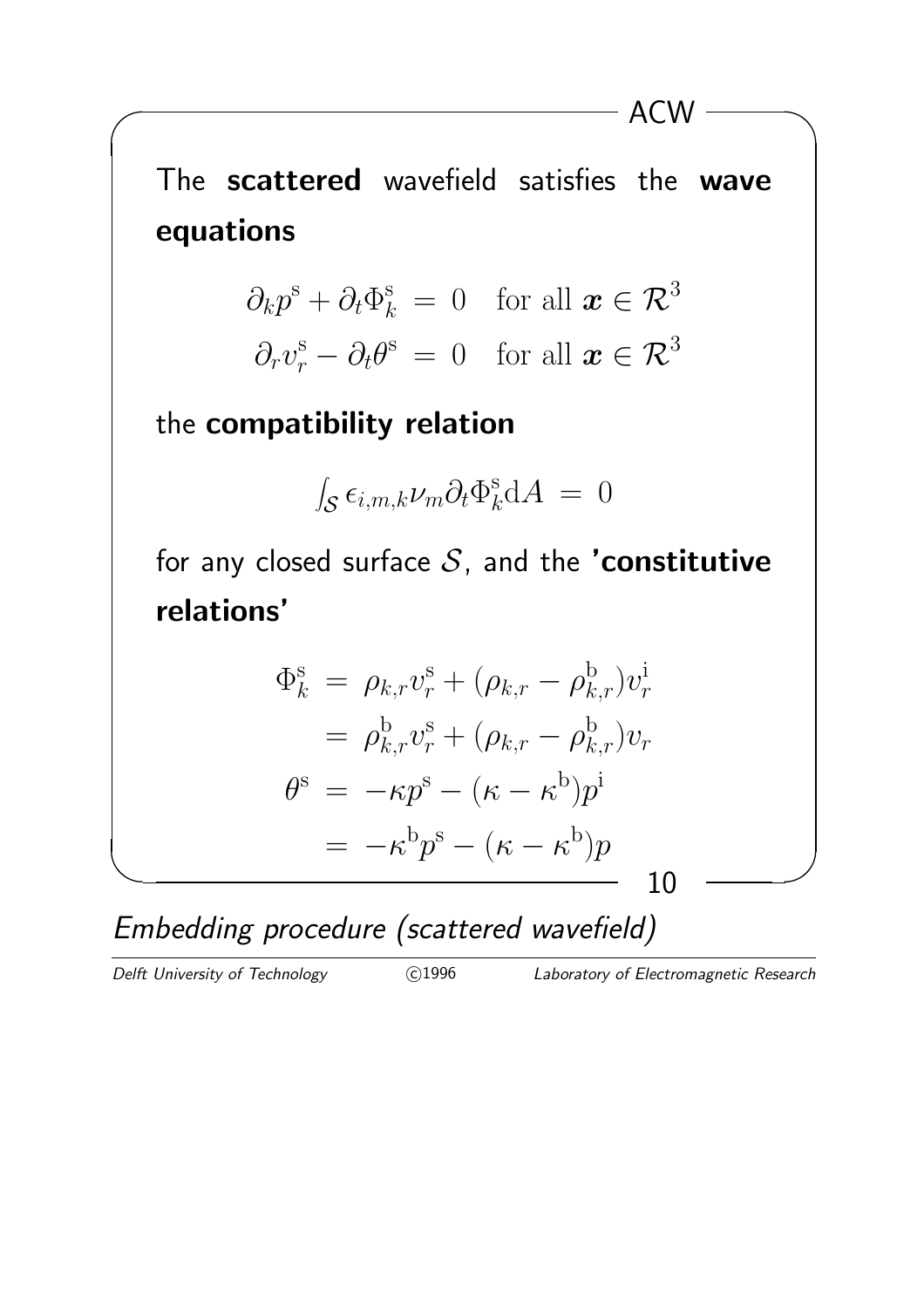### Source-type integral representations:

$$
p^{\text{i},\text{s}}(\boldsymbol{x},t) = \int_{\mathcal{D}^{\text{i},\text{s}}}\{\mathsf{C}_t[G^{p,q}(\boldsymbol{x},\boldsymbol{x}',\cdot),q^{\text{i},\text{s}}(\boldsymbol{x}',\cdot)] + \mathsf{C}_t[G^{p,f}_k(\boldsymbol{x},\boldsymbol{x}',\cdot),f^{\text{i},\text{s}}_k(\boldsymbol{x}',\cdot)]\}dV(\boldsymbol{x}')
$$
  
for all  $\boldsymbol{x} \in \mathcal{R}^3$ ,

 $\overline{\phantom{a}}$  ACW  $\overline{\phantom{a}}$ 

$$
v_r^{i,s}(\boldsymbol{x},t) = \int_{\mathcal{D}^{i,s}} \{ C_t[G_r^{v,q}(\boldsymbol{x},\boldsymbol{x}',\cdot), q^{i,s}(\boldsymbol{x}',\cdot)] + C_t[G_{r,k}^{v,f}(\boldsymbol{x},\boldsymbol{x}',\cdot), f_k^{i,s}(\boldsymbol{x}',\cdot)] \} dV(\boldsymbol{x}')
$$
  
for all  $\boldsymbol{x} \in \mathcal{R}^3$ ,

 $\bullet$   $G^{\cdot}=\mathsf{Green}^{\cdot}$ s function (point-source solution)

$$
f_k^i = f_k, \ q^i = q \quad (\text{support} = \mathcal{D}^i)
$$

and

$$
f_k^s = -(\rho_{k,r} - \rho_{k,r}^b)\partial_t v_r
$$
 support =  $\mathcal{D}^s$   

$$
q^s = -(\kappa - \kappa^b)\partial_t p
$$

## Source-type integral representations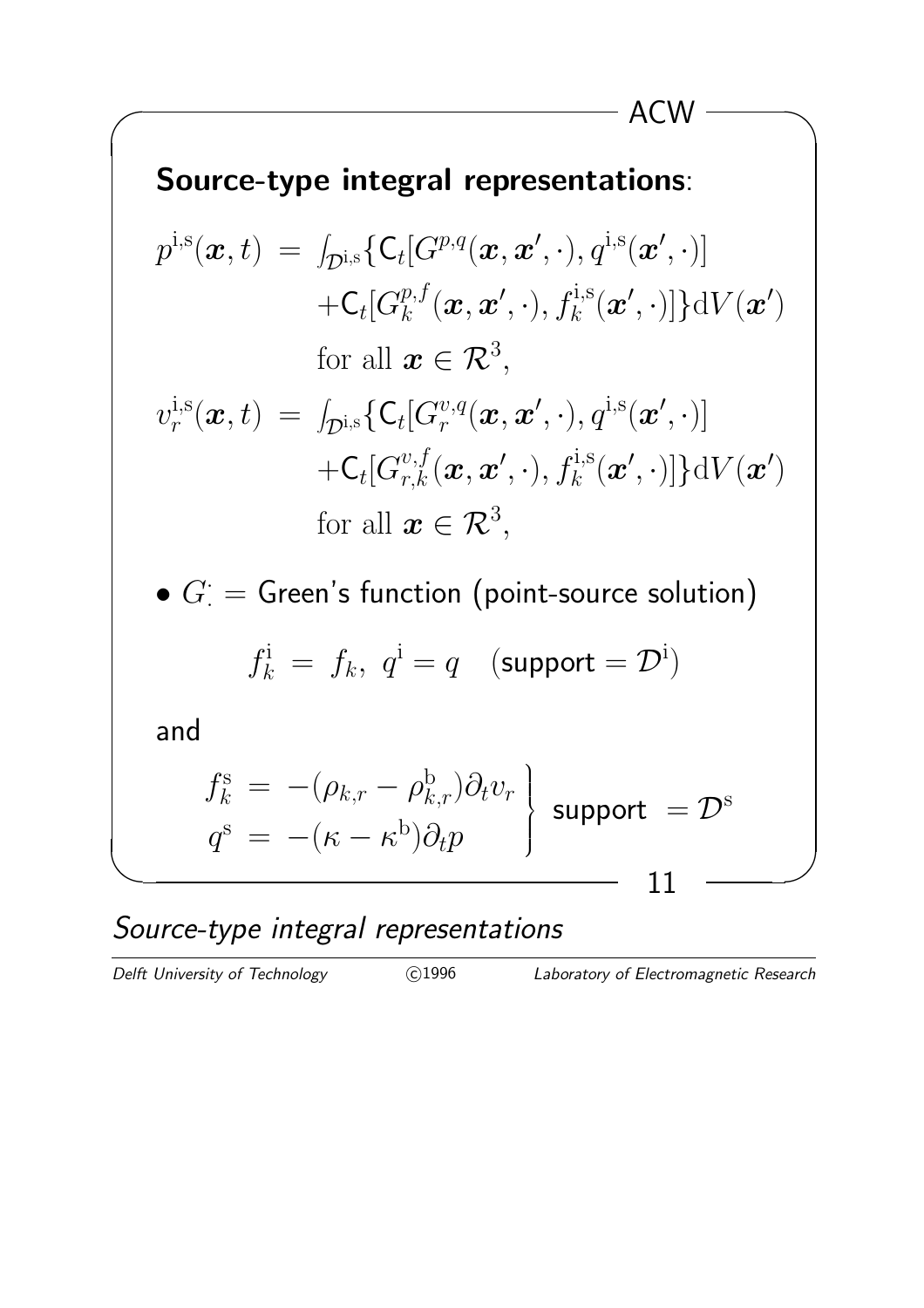The position vector in the simplex  $\Sigma$  with vertices  $\{x(0), x(1), x(2), x(3)\}$  and vectorial areas  ${A(0), A(1), A(2), A(3)}$  can in a symmetrical fashion be expressed as

$$
x_m = \sum_{I=0}^{3} \lambda(I, \boldsymbol{x}) x_m(I)
$$

where the **barycentric coordinates** of  $x$  are

$$
\lambda(I, \mathbf{x}) = 1/4 - (1/3V)(x_m - b_m)A_m(I)
$$
  
for  $I = 0, 1, 2, 3$ 

with the  $\textbf{barycenter} \; b_m = \frac{1}{4}$  $\frac{1}{4} \sum_{I=0}^{3} x_m(I)$ .

• Property 
$$
(\delta(I, J) =
$$
 Kronecker symbol):

$$
\lambda(I,\boldsymbol{x}(J))=\delta(I,J)
$$

✫ ✪

Barycentric coordinates

C<sub>1996</sub> Laboratory of Electromagnetic Research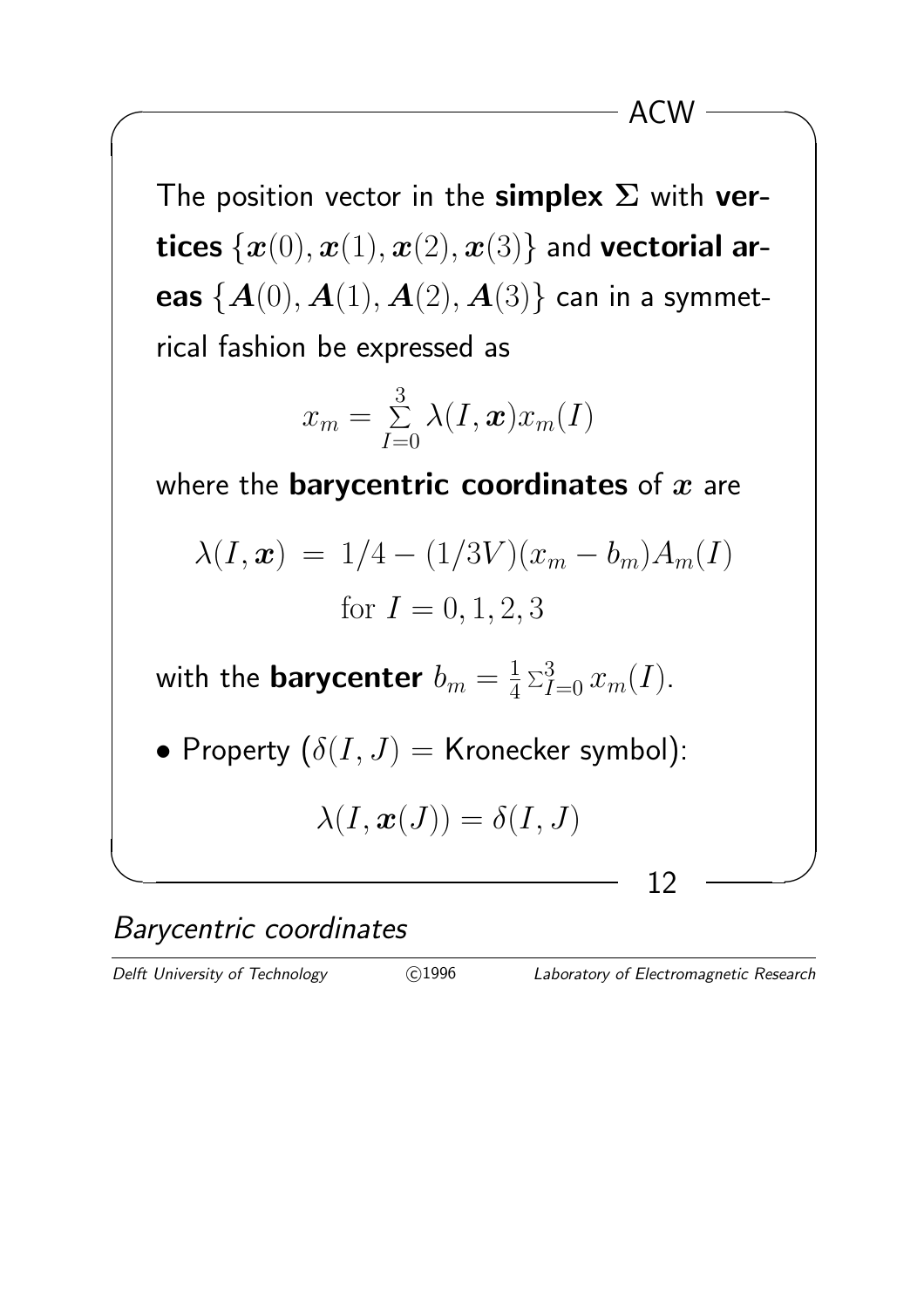The scalar nodal expansion in  $\Sigma$  is used for the

 $\overline{\phantom{a}}$  ACW  $\overline{\phantom{a}}$ 

• acoustic pressure

and the

• cubic dilatation:

$$
\{p,\theta\}(\boldsymbol{x},t) = \sum_{I=0}^{3} A^{p,\theta}(I,t)\lambda(I,\boldsymbol{x})
$$
  
for  $\boldsymbol{x} \in \Sigma$ 

where

$$
A^{p,\theta}(I,t) = \{p,\theta\}(\bm{x}(I),t) \text{ for } I = 0,1,2,3
$$

✫ ✪

are the values at the vertices of  $\Sigma$ .

Scalar nodal expansion in simplex

Delft University of Technology **C** 1996 Laboratory of Electromagnetic Research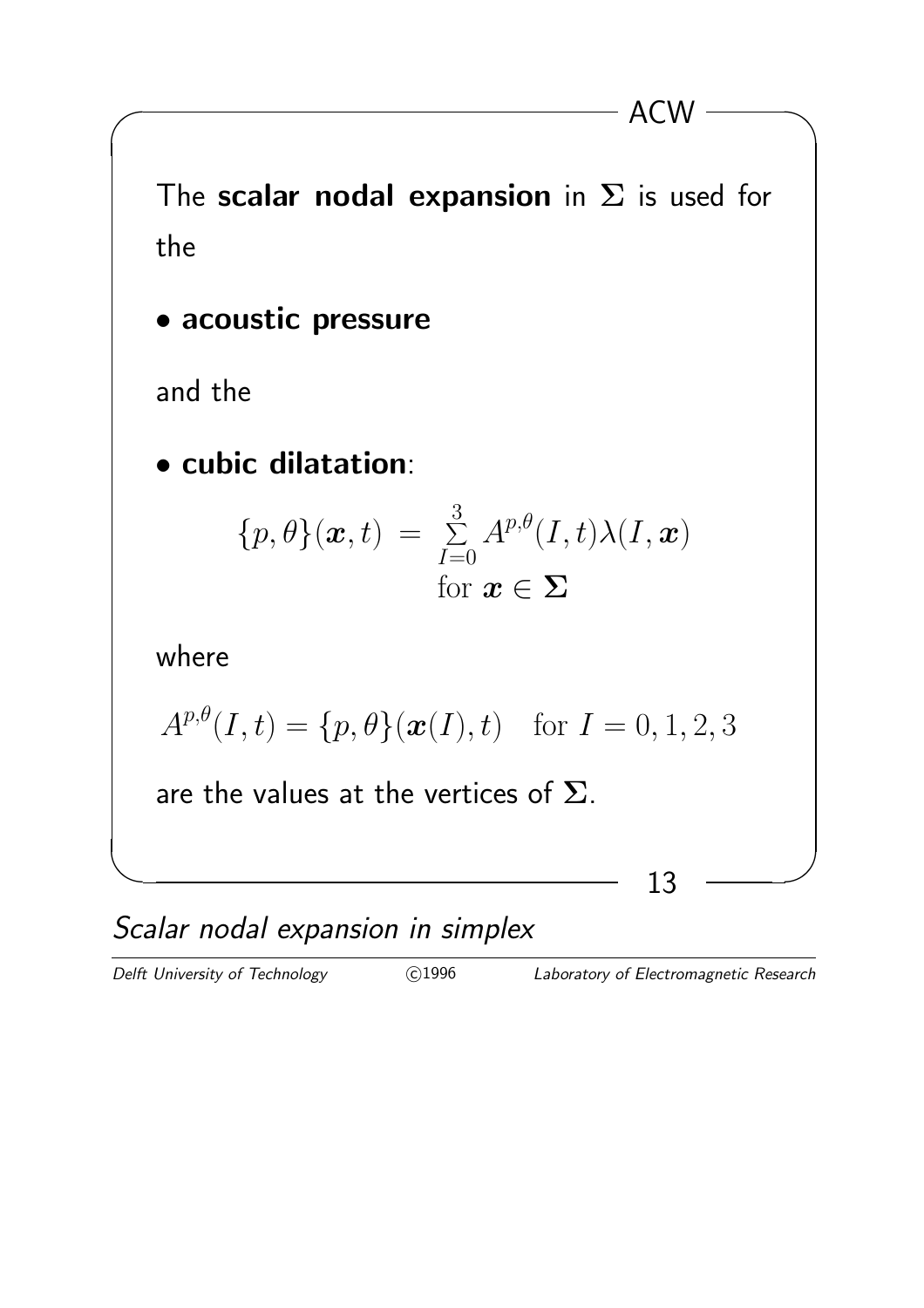The vectorial face-element expansion is used for the particle velocity:

 $\overline{\phantom{a}}$  ACW  $\overline{\phantom{a}}$ 

$$
v_r(\boldsymbol{x},t) = \sum_{I=0}^3 A_r^v(I,t)\lambda(I,\boldsymbol{x}) \text{ for } \boldsymbol{x} \in \boldsymbol{\Sigma},
$$

where

$$
A_r^v(I, t) = v_r(\bm{x}(I), t) \text{ for } I = 0, 1, 2, 3
$$

To satisfy the interface boundary conditions, we work with the numbers (projections along the normals to the faces)

$$
\alpha^v(I,J,t)\ =\ v_r(\boldsymbol{x}(I),t)A_r(J)
$$

with  $\alpha^v(I,I,t) = 0$ . Then,

$$
v_r(\bm{x}(I),t) \ = \ -\frac{1}{3V}\sum_{J=0}^3\alpha^v(I,J,t)[x_r(J)-x_r(I)] \ \boxed{14}
$$

#### Vectorial face-element expansion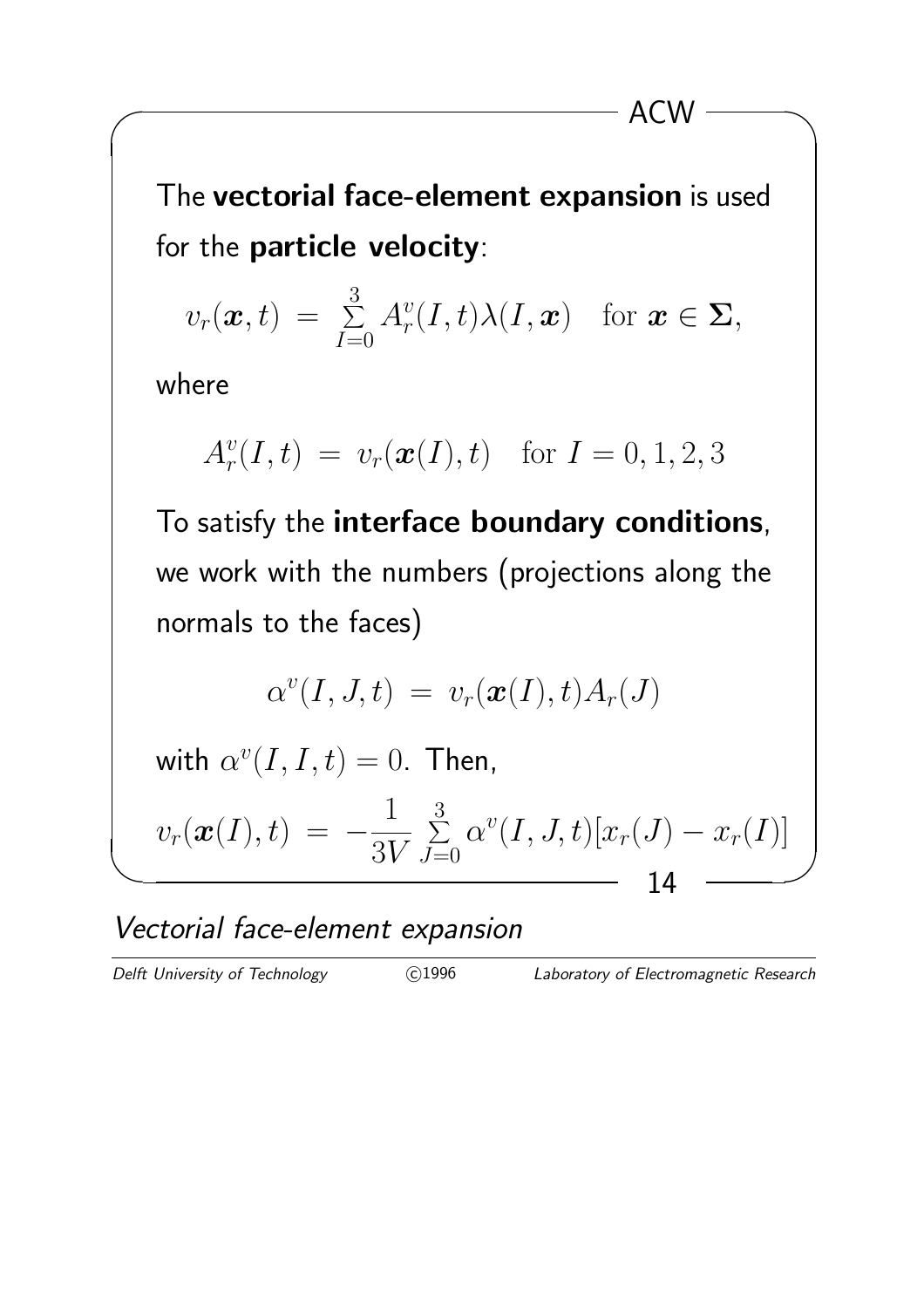The vectorial edge-element expansion is used for the mass flow density rate:

 $\overline{\phantom{a}}$  ACW  $\overline{\phantom{a}}$ 

$$
\Phi_k(\boldsymbol{x},t) = \sum_{I=0}^3 A_k^{\Phi}(I,t)\lambda(I,\boldsymbol{x}) \quad \text{for } \boldsymbol{x} \in \boldsymbol{\Sigma}
$$

where

$$
A_k^{\Phi}(I,t) = \Phi_k(\boldsymbol{x}(I),t) \quad \text{for } I = 0, 1, 2, 3
$$

To satisfy the compatibility boundary conditions, we work with the numbers (projections along the edges)

$$
\alpha^{\Phi}(I,J,t) = \Phi_k(\boldsymbol{x}(I),t)[x_k(J) - x_k(I)]
$$

with  $\alpha^{\Phi}(I,I)=0$ . Then,

$$
\Phi_k(\boldsymbol{x}(I),t) = -\frac{1}{3V} \sum_{J=0}^3 \alpha^{\Phi}(I,J,t) A_k(J)
$$
15

Vectorial edge-element expansion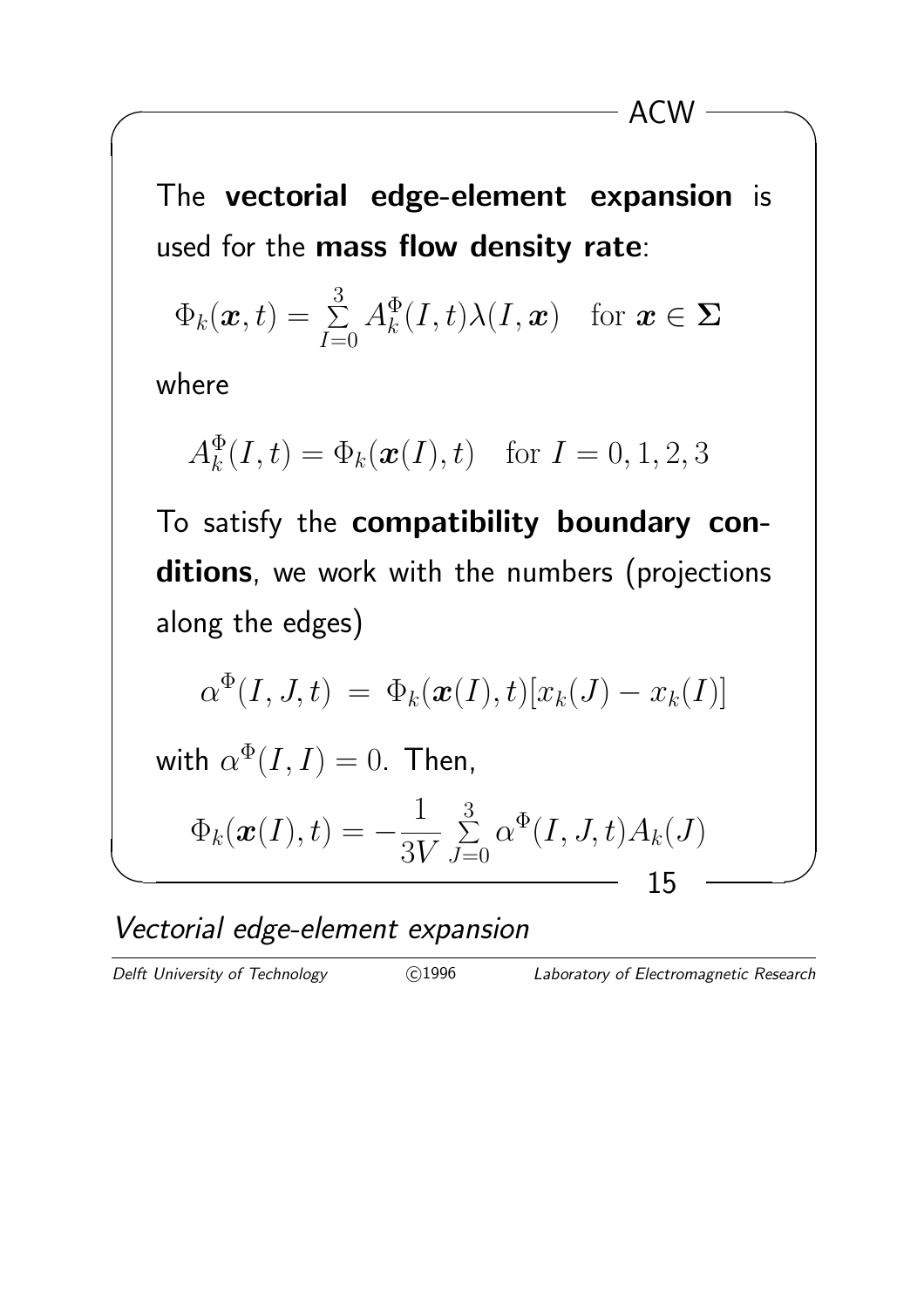

## Computational procedure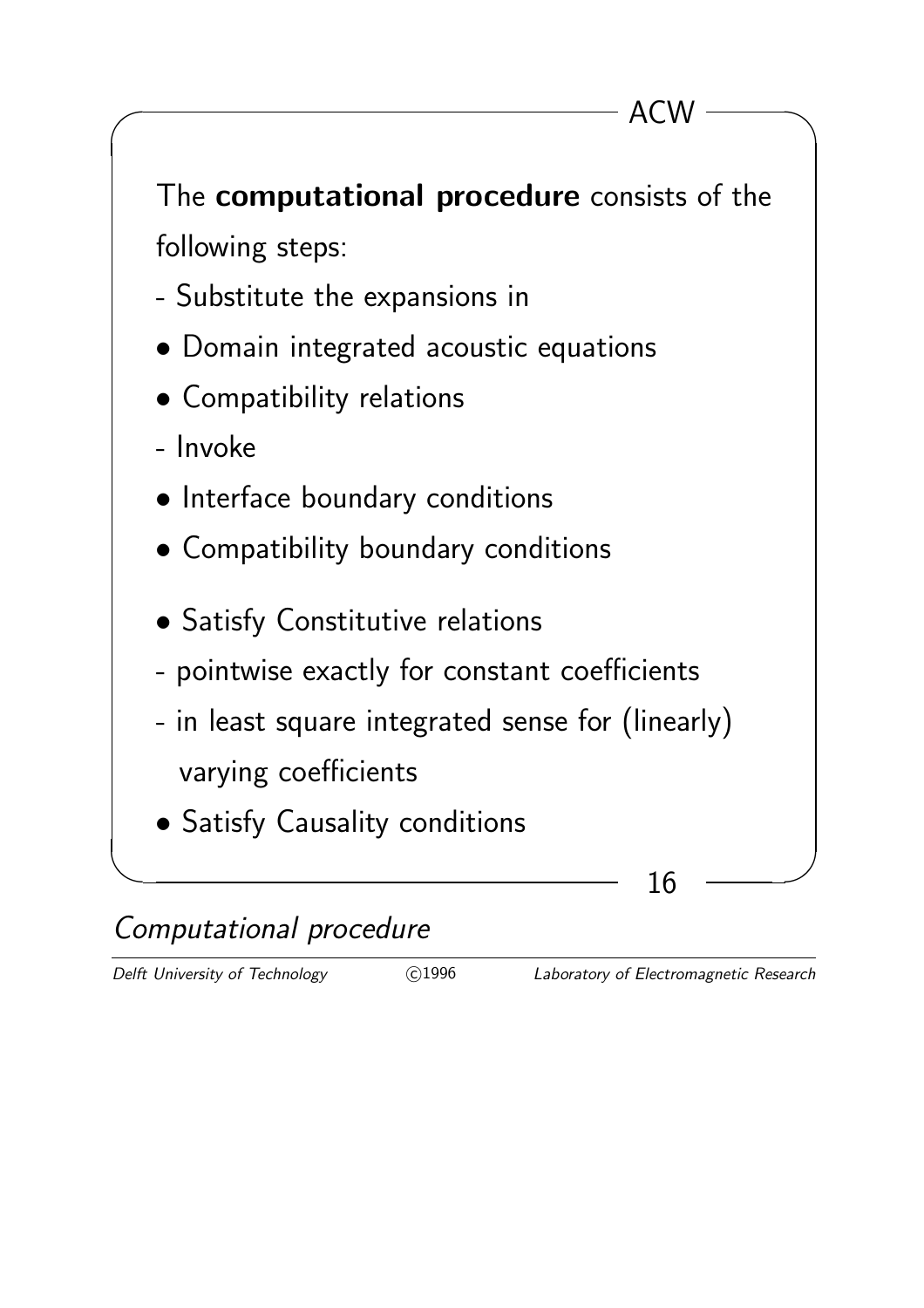The Causality condition is invoked by relating the values of

 $\overline{\phantom{a}}$  ACW  $\overline{\phantom{a}}$ 

 $\bullet$   $p^{\rm s}$  and  $\bullet$   $v_r^{\rm s}$  $\frac{\mathrm{s}}{r}$  on the boundary  $\partial\mathcal{D}$  of the domain  $D$  of computation

to the values of

• 
$$
f_k^s = -(\rho_{k,r} - \rho_{k,r}^b) \partial_t v_r
$$
   
•  $q^s = -(\kappa - \kappa^b) \partial_t p$    
 support =  $\mathcal{D}^s$ 

in the scattering region (contrast region)  $\mathcal{D}^{\mathrm{s}}$  via the source type integral representations.

✫ ✪

Computational procedure (causality condition)

Delft University of Technology  $\bigcirc$ 1996 Laboratory of Electromagnetic Research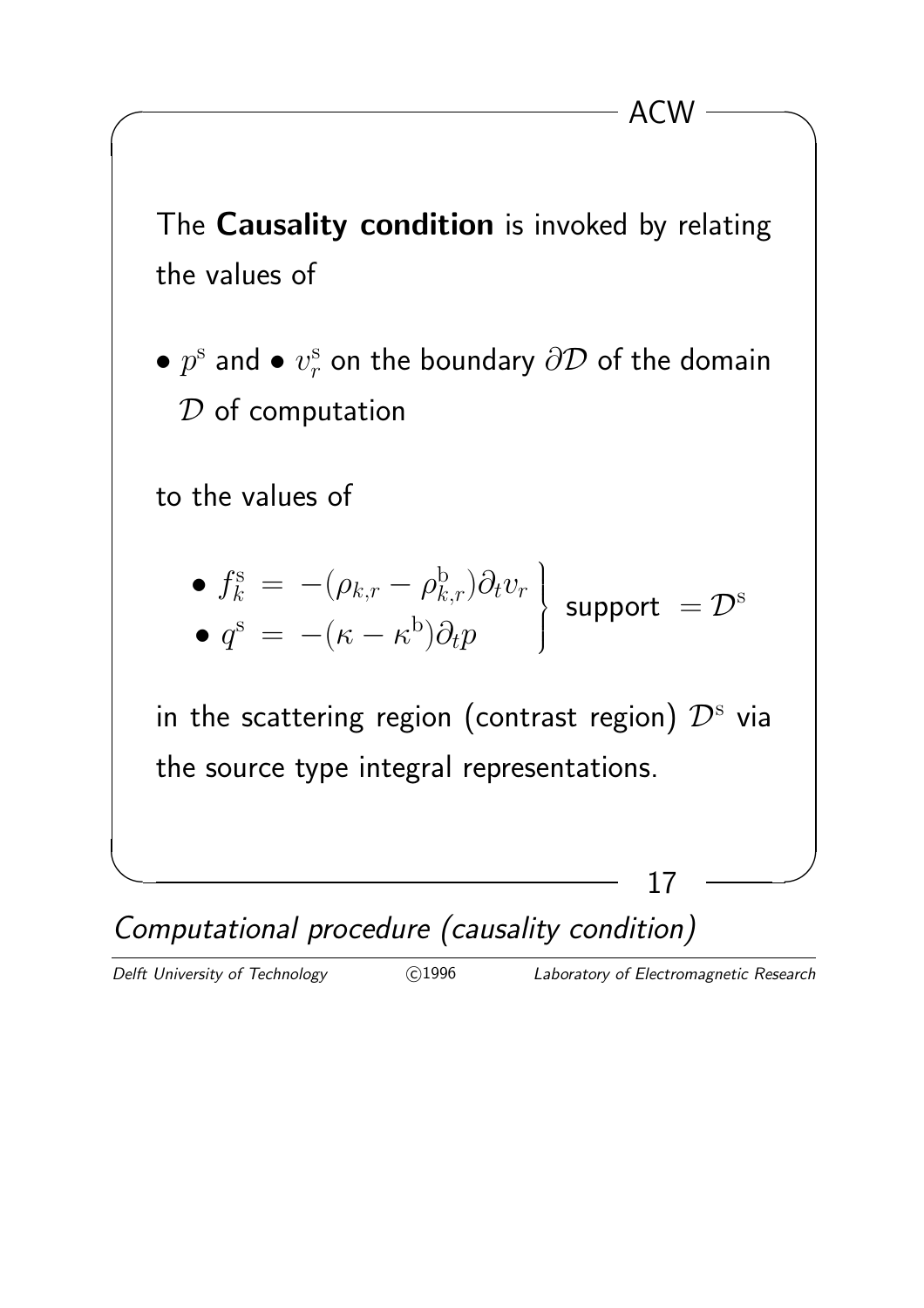